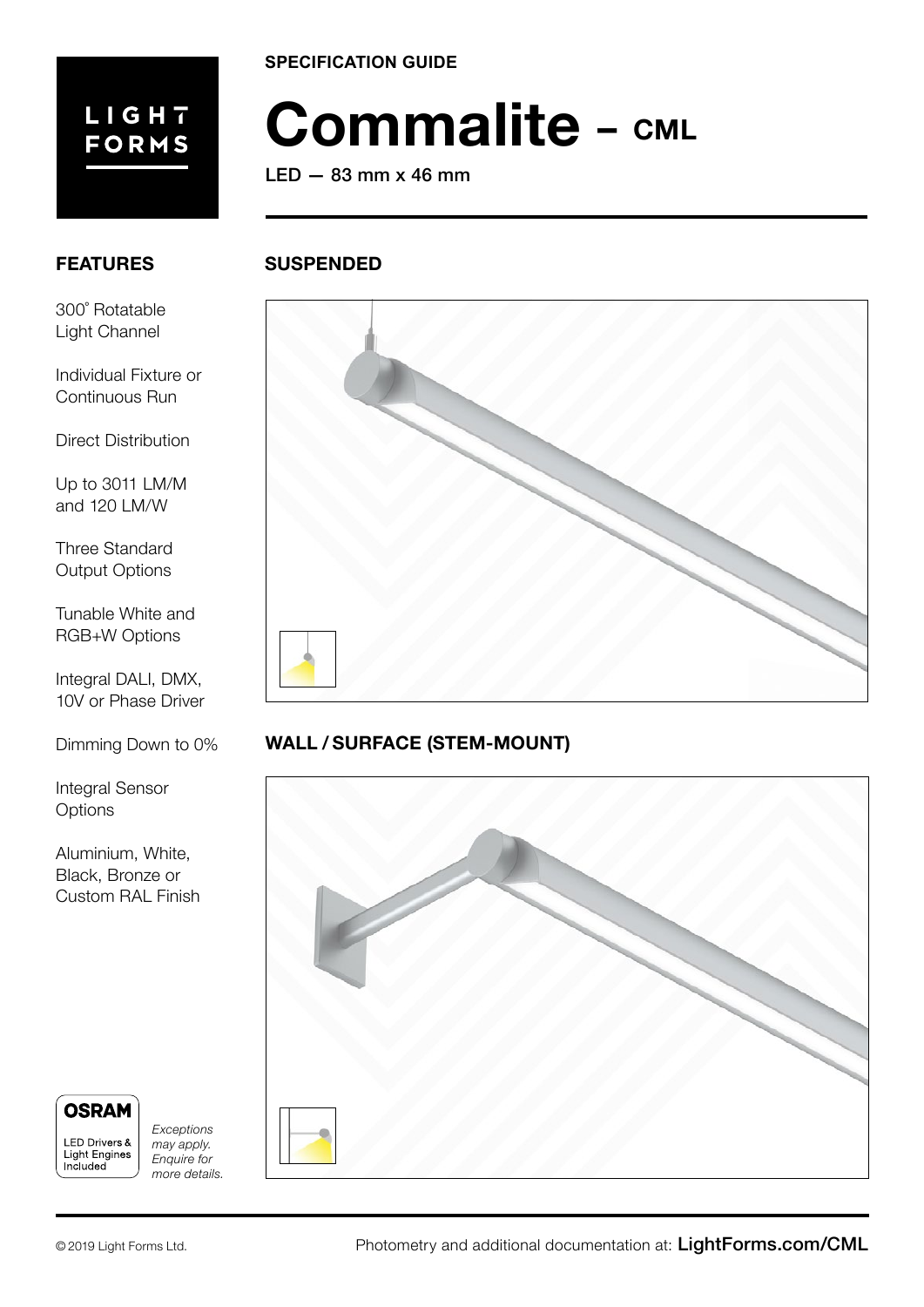#### *INSTRUCTIONS*

*Digital users: Check selection boxes and fill in fields directly in fillable,interactive PDF, save file, submit to Light Forms. Manual users: Check selection boxes and fill in fields with pen, scan and save ALL pages as PDF document, submit to Light Forms.*

# **1. BASE MODEL / MOUNTING** Select ONE

| <b>CML</b> | Suspended                                 |
|------------|-------------------------------------------|
| CMLSM150   | Wall/Surface, stem-mount with 150 mm arms |
| CMLSM250   | Wall/Surface, stem-mount with 250 mm arms |

#### **2. SIZE\*** Indicate total length in metres, ex: 20.5.

Length Individual fixtures or joined sections to form a continuous run

#### **3. LINEAR LAMPING & LENS** Select ONE from each category (note exceptions)

| <b>NONE</b>                                                                                   | Select when specifying an INDIRECT-ONLY fixture |                                                    |             |                |  |
|-----------------------------------------------------------------------------------------------|-------------------------------------------------|----------------------------------------------------|-------------|----------------|--|
| <b>OUTPUT</b>                                                                                 | <b>CRI</b>                                      | <b>CCT</b>                                         | <b>LENS</b> |                |  |
| <b>MIN</b><br><b>LOW</b><br><b>MED</b><br><b>TUNE/LOW*</b><br><b>TUNE/MED*</b><br><b>RGBW</b> | 80<br>90                                        | 2700K<br>3000K<br>3500K<br>4000K<br>5000K<br>6500K | <b>DIFF</b> | Diffuse (std.) |  |

*\*For TUNE/LOW and TUNE/MED, CRI and CCT do not apply (leave unchecked).*

*^For RGBW, CRI does not apply (leave unchecked) and select 3000K or 4000K CCT only. White LEDs can remain uncommissioned for RGB-only output.*

## **4. INTEGRAL DRIVER** Select ONE

| <b>NONDIM</b>           | Non-dimming                                                     |
|-------------------------|-----------------------------------------------------------------|
| DALI#                   | DALI driver, dimming down to 1%                                 |
| 1/10V                   | 1-10V, dimming down to 1%                                       |
| 0/10V                   | 0-10V, dimming down to 0%                                       |
| <b>DMX</b> <sup>^</sup> | DMX driver, dimming down to 1%                                  |
| <b>PHASE</b>            | For use with phase-cut triac, IGBT or sine wave dimmer switches |

*#DALI is required for use with TUNE/LOW and TUNE/MED; DALI (or DMX) is required for RGBW ^DMX (or DALI) is required for use with RGBW*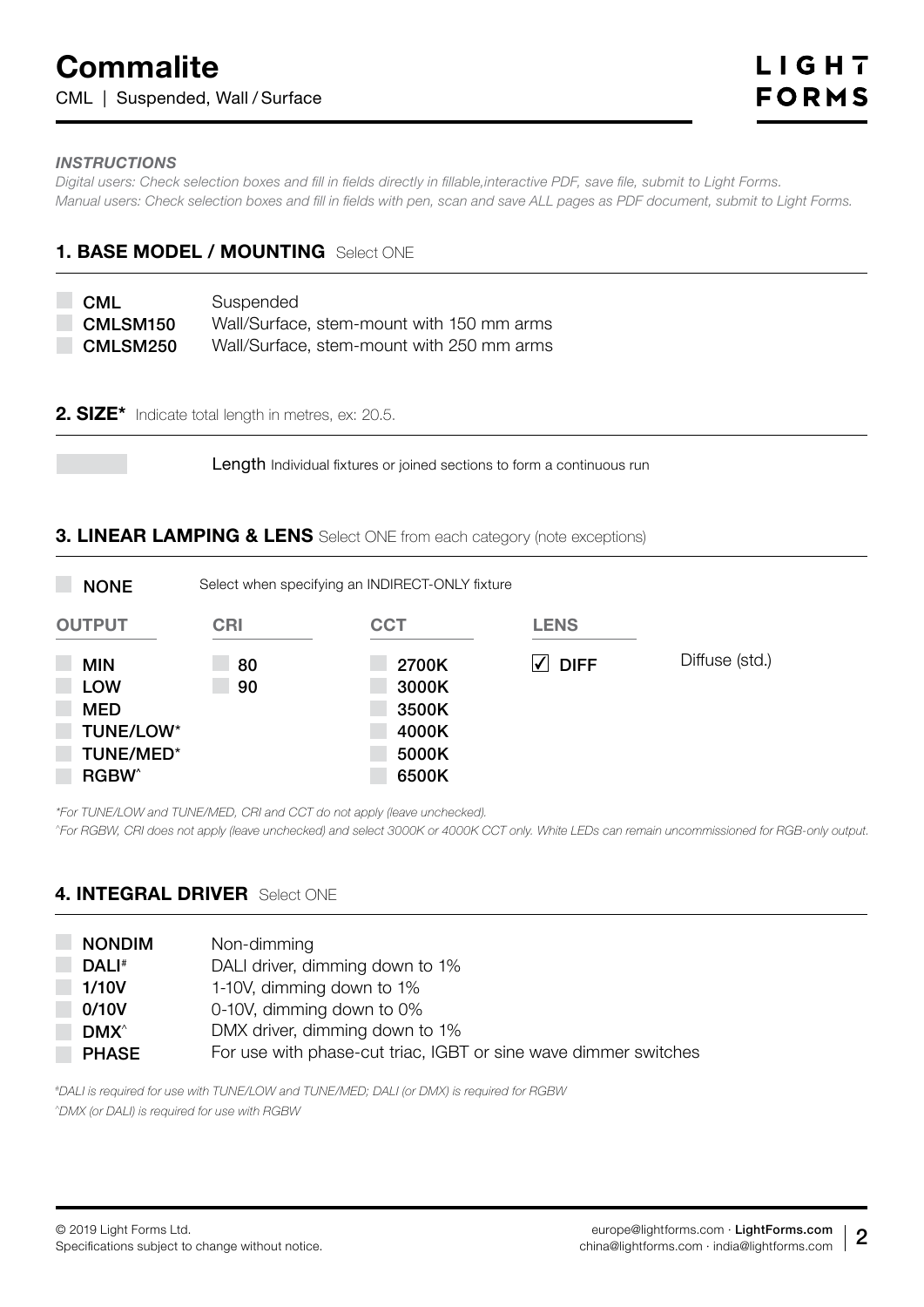CML | Suspended, Wall / Surface

## **5. FINISH\*** Select ONE

| AL<br>WН   | Anodised aluminium (standard)<br>White powdercoat       |
|------------|---------------------------------------------------------|
| <b>BLK</b> | <b>Black powdercoat</b>                                 |
| BZ.        | Metallic bronze powdercoat                              |
| RAL/       | Custom RAL <sup>#</sup> colour powdercoat, ex: RAL/3000 |

*\*Contact factory for additional finish options including Interpon, Farrow & Ball and silver and gold plating # See RAL colour options and codes at [lightforms.com/RAL](https://lightforms.com/RAL)*

#### **6. POWERFEED COLOUR** Select ONE

| GP        | Grey (standard for suspended, default for other mountings) |
|-----------|------------------------------------------------------------|
| <b>WP</b> | White                                                      |
| <b>BP</b> | <b>Black</b>                                               |
| ТP        | Transparent                                                |
| ΧP        | Custom colour (contact Light Forms for options)            |
|           |                                                            |

#### **7. CANOPY** Select ONE

| <b>NONE</b>  | Select NONE when specifying wall/surface stem-mount                         |
|--------------|-----------------------------------------------------------------------------|
| <b>STD</b>   | 115mm canopy for each separate powerfeed and suspension point (standard)    |
| <b>SMALL</b> | 82mm canopy for each separate powerfeed and suspension point                |
| <b>COMBO</b> | 115mm combo canopy for locations with both a powerfeed and suspension point |

#### **8. OPTIONAL ADD-ONS** Select as many as apply

#### **A. EMERGENCY**

| EM             | Integral, 3-hour emergency battery, manual testing                        |
|----------------|---------------------------------------------------------------------------|
| <b>EM/DALI</b> | Integral, 3-hour emergency battery with DALI interface, automatic testing |
| EC.            | Emergency circuit                                                         |

#### **B. SENSOR**

- PRES Integral, PIR presence detector
- DALI/PRES Integral, DALI-compatible PIR presence detector
- **PHOTO** Integral, photocell/daylight detector

# **C. WIRELESS CONTROL**

**ID OLP**\* Integral, Osram Lightify Pro wireless control module

*\*Must choose DALI option in DRIVER section.*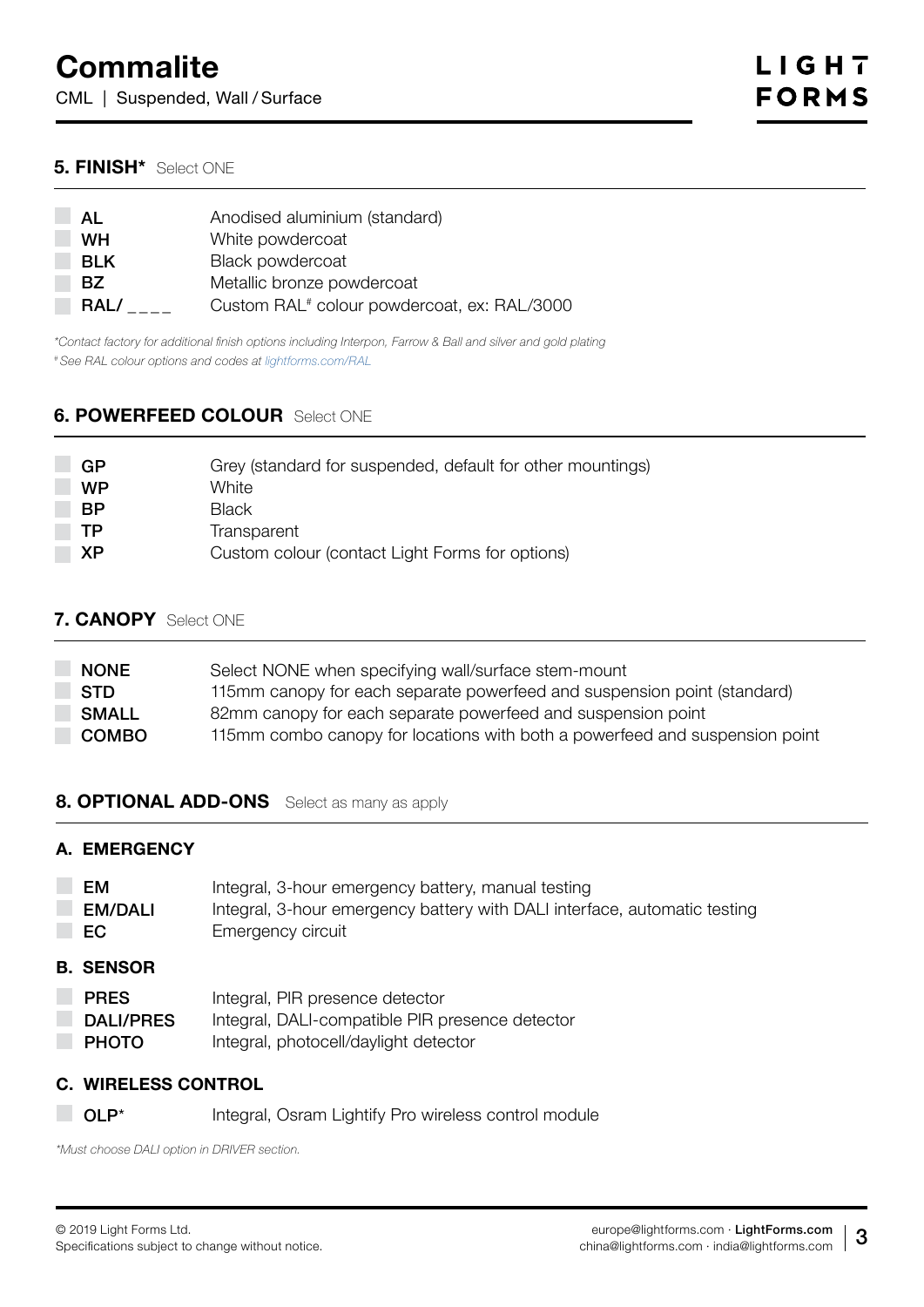# **Commalite**

CML | Suspended, Wall / Surface

## **DIMENSIONS**



# **DISTRIBUTION**

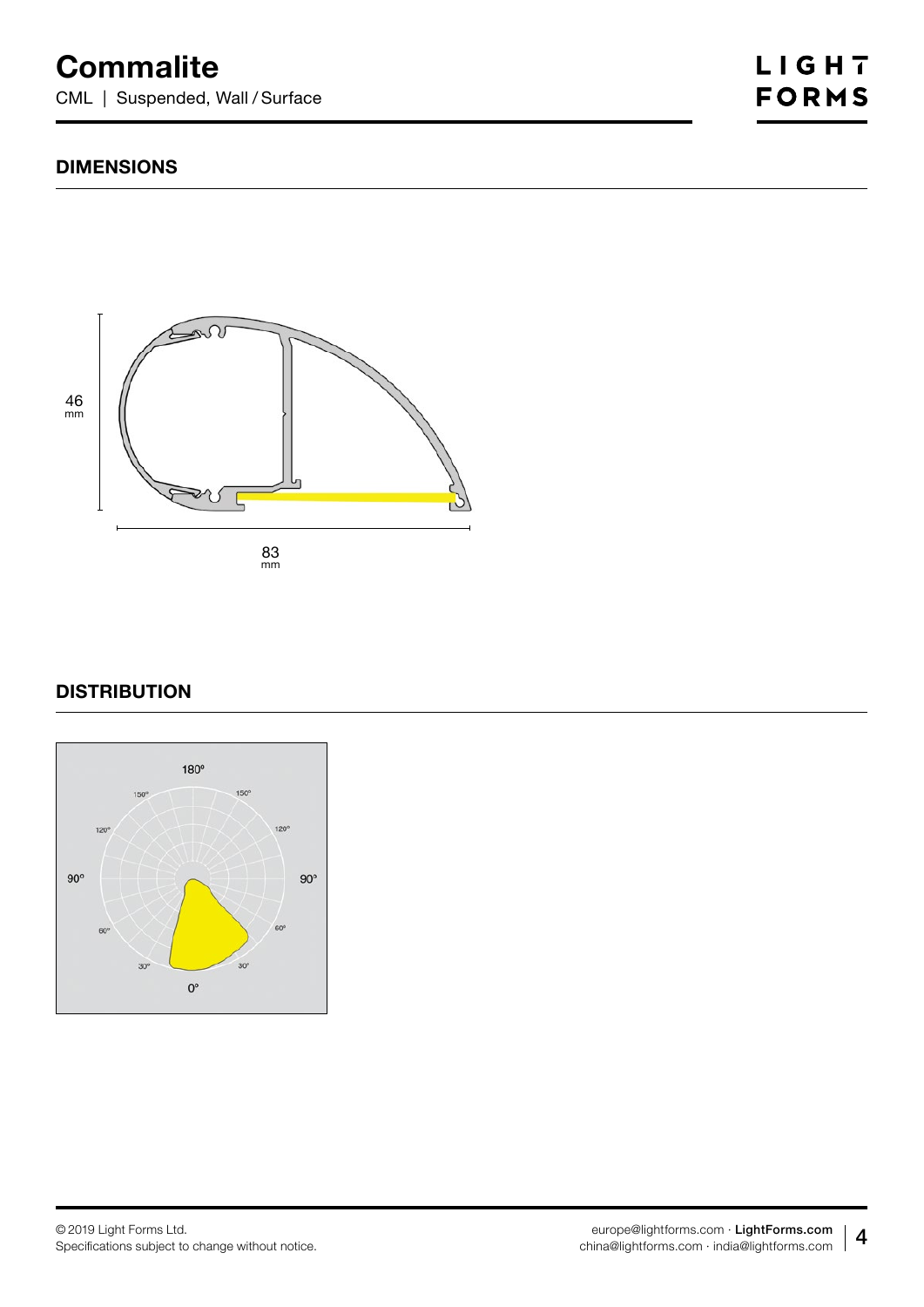# **LED LAMPING – OPTIONS & PERFORMANCE DATA**

| <b>OUTPUT</b><br><b>OPTIONS</b> | DELIVERED LUMENS<br>LM/M                                                      | <b>WATTS</b><br>W/M                          | <b>EFFICACY</b><br>LM/W                       | <b>CRI</b><br><b>OPTIONS</b>                 | <b>CCT</b><br><b>OPTIONS</b>     | <b>LENS</b><br><b>OPTIONS</b> |
|---------------------------------|-------------------------------------------------------------------------------|----------------------------------------------|-----------------------------------------------|----------------------------------------------|----------------------------------|-------------------------------|
| $MIN$ <sup>#</sup>              | 1080                                                                          | 12                                           | 90                                            |                                              | 2700K<br>3000K                   |                               |
| $LOW^{\#}$                      | 1544                                                                          | 13.4                                         | 115                                           | 80<br>90                                     | 3500K<br>4000K<br>5000K<br>6500K |                               |
| $MED^*$                         | 3011                                                                          | 25                                           | 120                                           |                                              |                                  |                               |
| TUNE/LOW <sup>#</sup>           | Tunable White Standard<br>1240<br>(at 4000K)                                  | 14                                           | 89                                            | 80                                           | 2700K-6500K                      |                               |
| TUNE/MED <sup>#</sup> ^         | Tunable White High<br>1756<br>(at 4000K)                                      | 22                                           | 80                                            | 80                                           | 2700K-6500K                      | <b>DIFF</b>                   |
| <b>RGBW</b>                     | Colour-Changing<br>RGB+White<br>N/A<br>(entire system)<br>364<br>(white only) | 19.2<br>(entire system)<br>9<br>(white only) | N/A<br>(entire system)<br>40<br>(white only)) | N/A<br>(entire system)<br>80<br>(white only) | 3000K<br>4000K                   |                               |

#### L80 > 50,000 hours Luminous flux +/- 5%

*#Performance data is based on a connected-load photometric test of MED output with 80 CRI at 4000K using a DALI driver and DIFF lens. Data values for all other outputs are extrapolations.*

*^Performance data is extrapolated based on a 4000K setting. Cooler and warmer CCT setttings will provide a slight decrease in performance – lower lm/m, higher W/m, and lower lm/W.* 

# **LENS OPTIONS**

DIFF is a white satin, flush diffuser lens that produces smooth, even light across the lens surface.



Diffuse DIFF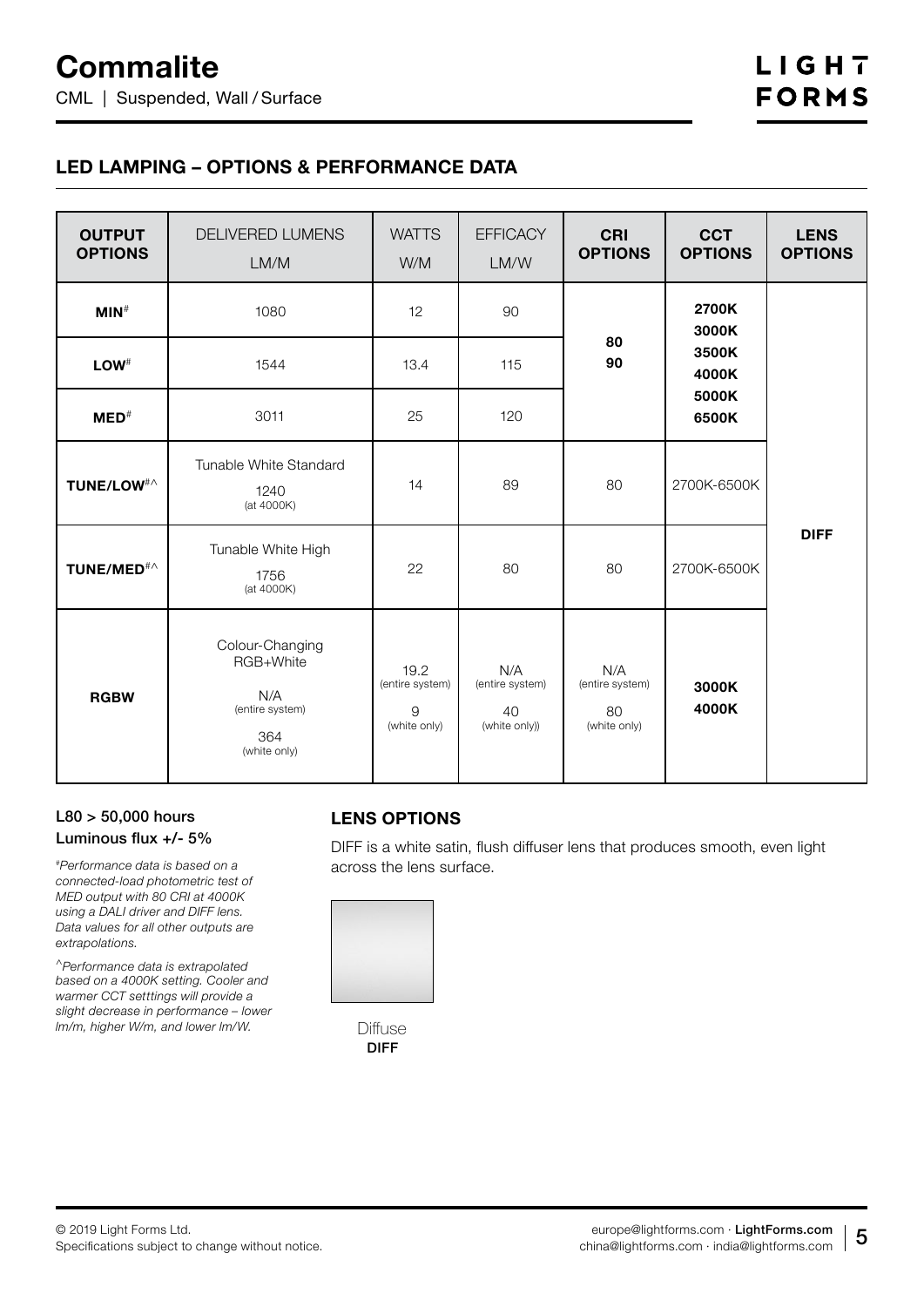# **SPECIFICATION DETAILS**

#### **HOUSING**

100% recyclable, extruded architectural grade aluminium with minimum 2mm thickness.

#### **FINISH OPTIONS**

Standard finish is "Ultimatte" aluminium - a smooth, clean and durable finish achieved from a deep etch, two-step clear anodising process. White, Black, Bronze or custom RAL powdercoat options are also specifiable. Contact Light Forms for other finish options (Interpon, Farrow & Ball and silver and gold plating).





**White** WH

Aluminium AL

**Black** BLK

View all RAL colour options at: [https://lightforms.](https://lightforms.com/RAL) [com/RAL](https://lightforms.com/RAL)



**Bronze** BZ

Custom RAL **RAL** 

# **SUSPENSION MOUNT CANOPY OPTIONS**

Standard (STD) comprises separate 115 mm powerfeed canopy and cable bullet at powerfeed locations. SMALL comprises separate 85 mm powerfeed canopy and cable bullet at powerfeed locations. COMBO comprises combined 115mm canopy (canopy and cable bullet) at powerfeed locations. All options include cable bullets for non-powerfeed locations.





Small SMALL



Combo COMBO

# **INTEGRAL SENSORS**

Optional, presence (PRES), DALI-compatible PIR presence (DALI/PRES) and daylight harvesting (PHOTO) sensors available. Contact Light Forms for further information.

#### **WEIGHT**

Approximately 1822 grams per linear metre. Weight will increase with the addition of integral sensors and emergency batteries and may vary further depending on mounting and other options.

# **OPERATING TEMPERATURE**

Luminaire MUST be installed and operated ONLY in dry or damp environments where the ambient temperature ranges from -20°C to 50°C. Luminaire operation in environments outside this temperature range voids the warranty AND may damage the product or adversely impact lamp life, lumen output and colour consistency.

## **WARRANTY**

5-year limited warranty. Details: [lightforms.com/warranty](https://lightforms.com/warranty)

# **MANUFACTURING & CERTIFICATION**

Products are manufactured in and comply with the health, safety and environmental protection standards of the respective region in which they are sold as indicated below.







Europe Asia Greater India + Middle East